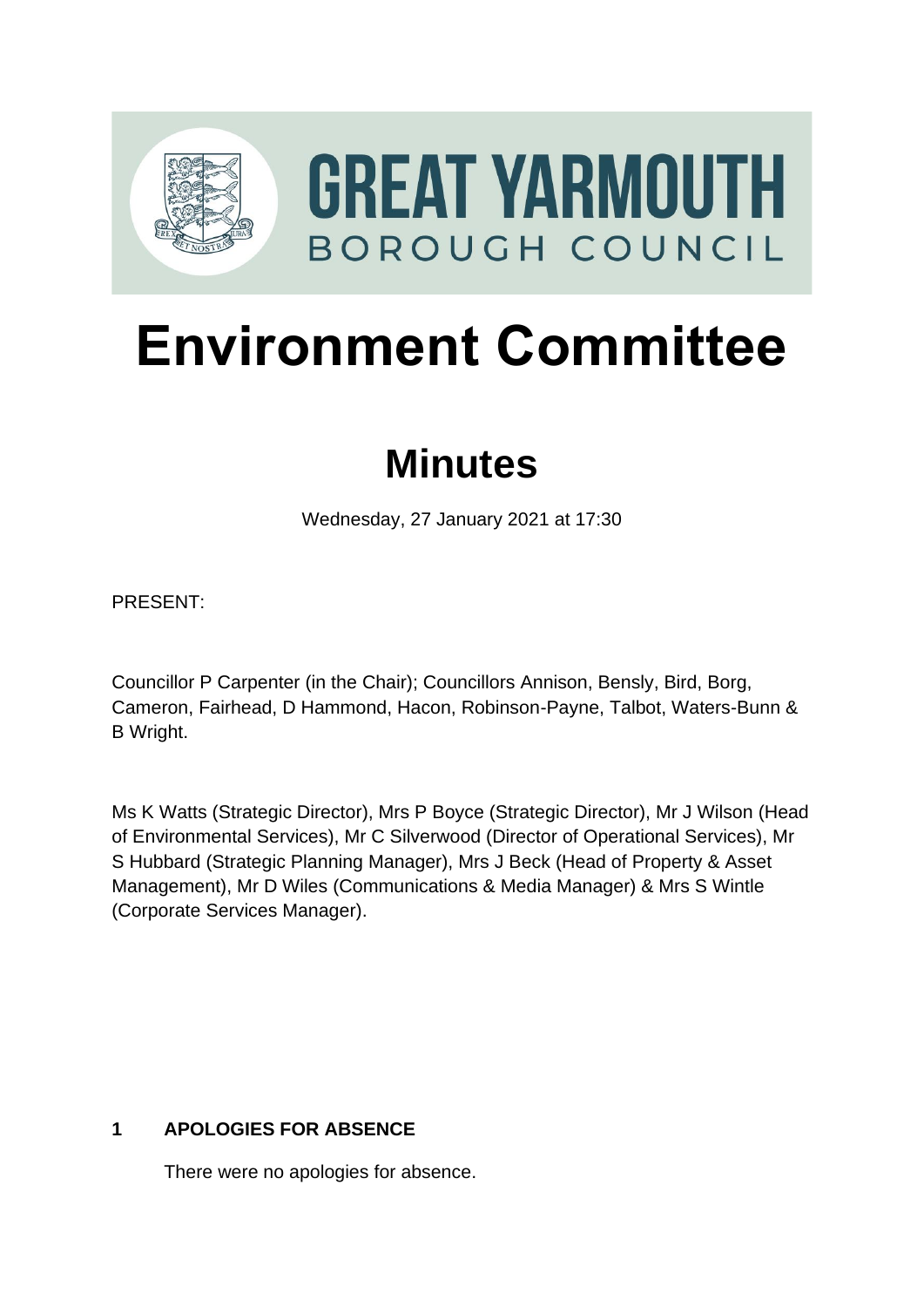#### **2 DECLARATIONS OF INTEREST** 2

There were no declarations of interest.

#### **3 MINUTES** 3

The minutes of the meeting held on 4 November 2020 were confirmed by assent.

The following matters arising were noted from the above minutes:-

Councillor Waters-Bunn reported that the access to Northgate Primary School was still not Covid safe and she was reluctant to take her child to school as she did not feel safe in doing so. She asked that the Council give further support and deploy the Covid Marshall's to monitor the situation on a regular basis. The Head of Environmental Services reported that he would ask the Covid Marshall's to re-visit the school and monitor the premises for Covid compliance.

Councillor Talbot reiterated the concerns of Councillor Waters-Bunn and asked if consideration for funding for the provision of a ramp for the school to allow a separate ingress and egress from the school had been undertaken by the County or Borough Council. The Head of Environmental Services reported that he was aware of the ramp request and that he would chase this via the County Schools Team.

#### **4 FORWARD PLAN** 4

The Committee received and considered the Forward Plan.

Members asked that the following items be considered for inclusion on the Forward Plan:-

(i) Councillor Fairhead asked if areas of green spaces could be left uncut to allow local wildlife habitats to be established for insects, butterflies and bees. The Strategic Director reported that grass verges would not be cut so regularly at the present time due to resource issues arising as a result of Covid and the grass cutting timetable would be reviewed. She advised that this item could be put on the Forward Plan as it could be implemented around this time in 2022.

(ii) Councillor Robinson-Payne reiterated her request from the last meeting that an update on Selective Housing was given to this Committee and why it was given to Housing & Neighbourhoods (H & N) Committee in the first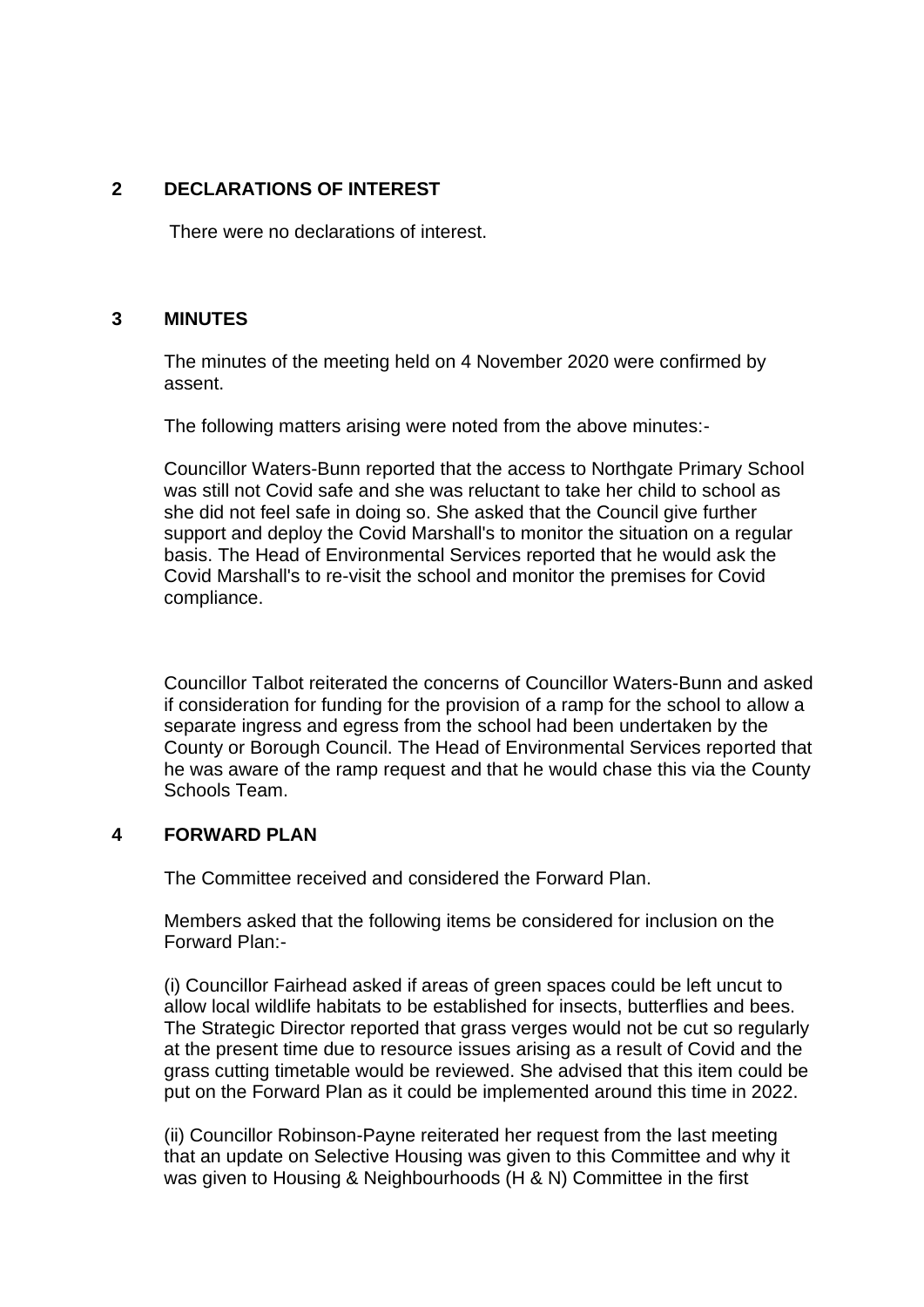instance. The Strategic Director reported that a report was going to Housing & Neighbourhood Committee on 4 February 2021 and that she would circulate a copy to the Committee after this date. The Strategic Director would discuss with the Monitoring Officer the rationale as to why this report went to H & N Committee and not this Committee and report back.

(iii) Councillor Waters-Bunn raised the issue of illegal parking by residents on grass verges/hedging/over-hanging trees & shrubs and the damage which resulted which had to be put right by the Council, let alone it resulted in an eyesore/danger to residents right across the Borough. She suggested that a social media campaign be launched to tackle this issue to remind residents of their obligations via community engagement. The Strategic Director reported that she was aware of a Council who had implemented the use of a PSPO to tackle this and would discuss options/legislation with Planning and report back. Councillor Cameron reported that all Parish Council's would await this update with bated breath as it was difficult to pinpoint who was responsible for these issues. Councillor Talbot asked if the Council could undertake this work if residents were not physically able to do so. The Strategic Director reported that the Council could assist but the cost would be passed onto the resident.

#### **5 COUNCIL MEMBERSHIP OF WATER RESOURCES EAST (WRE) LIMITED**

The Committee received and considered the report from the Senior Strategic Planner.

The Strategic Planning Manager reported that Water Resources East (WRE) was a collaborative membership organisation in the East of England, which brought together companies with a stake in water to safeguard a sustainable supply of water for all users. Membership of the Strategic Advisory Group offered the ability for members to vote on key matters including shaping the emergent resource management plan.

The Strategic Planning Manager reported that membership of WRE might result in efficiency savings for the Council through collaborative planning of water resources across Norfolk, as part of discharging its "Duty to Cooperate".

The Chairman asked if the Monitoring Officer had approved the report as it mentioned funding requirements. The Strategic Planning Manager reported that the report had been to ELT for consideration of which the Monitoring Officer was part of.

Councillor Fairhead reported that she supported this request as it would assist the Council in assessing planning applications in the future.

RESOLVED:-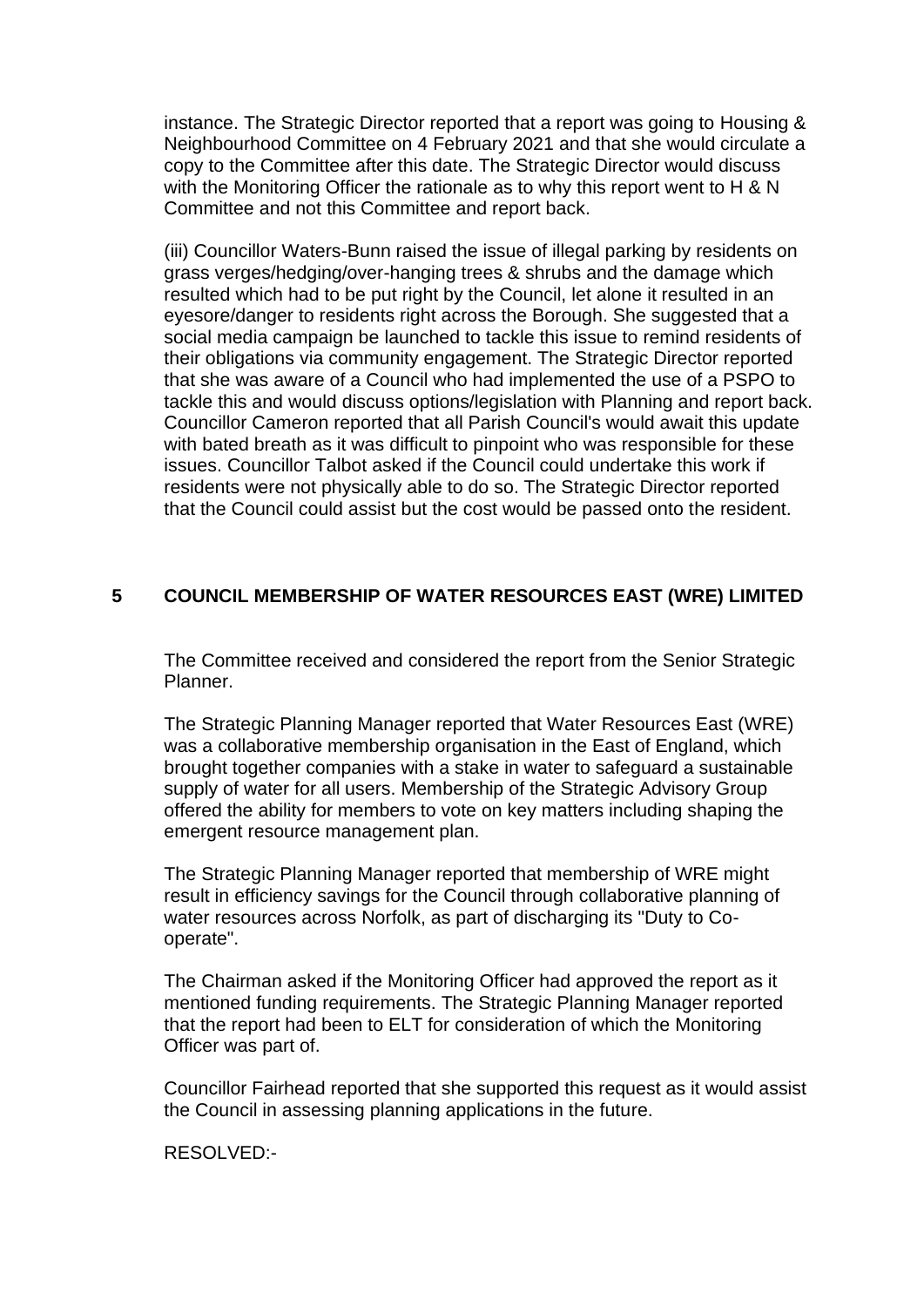(i) That the Committee endorse the report; and

(ii) That the Committee recommend to Full Council the appointment of Great Yarmouth Borough to membership of the Water Resources East (WRE) Strategic Advisory Group.

#### **6 OUTDOOR SPACES PAPER** 6

The Committee received and considered the report from the Strategic Director.

The Strategic Director gave an update regarding outdoor spaces across the Borough which covered management of our outdoor spaces, outdoor play inspections, Section 106 agreements and playing pitch strategy.

The Strategic Director reported that a proposal for a Play Officer was presented to this Committee in September 2019 and funding was allocated of £15,790, however, this was not progressed and this funding was therefore still available. She asked the Committee to use this funding to appoint a Technical Assistant, on a part-time basis, to survey and log all of the Council's outdoor assets, to enable a detailed, strategic review of assets could then be undertaken and a report presented to this Committee.

The Chairman requested that suppliers of play equipment be vetted to ensure that they could supply parts in a timely manner as she had personal experience of parts taking four months to arrive which was unacceptable.

Councillor Waters-Bunn reported that she was pleased that this funding had come across to this Committee as in general, the state of play equipment across the Borough was very poor. There was also a lack of green gym equipment across the borough which was much needed during these difficult times.

Councillor Bensly also welcomed this report as the outcome of the s106 review by Strategic Planning would have an impact of the parishes. He suggested that the Council introduce safe, running spaces for runners, for example, by utilising the edges of playing fields.

#### RESOLVED:-

That the Committee note the content of the report and approve to use the previous committed funding allocation of £15,790, to appoint a Technical Assistant, on a part-time basis, to survey and log all of the Council's outdoor assets, to enable a detailed, strategic review of these could then be undertaken and presented to this Committee.